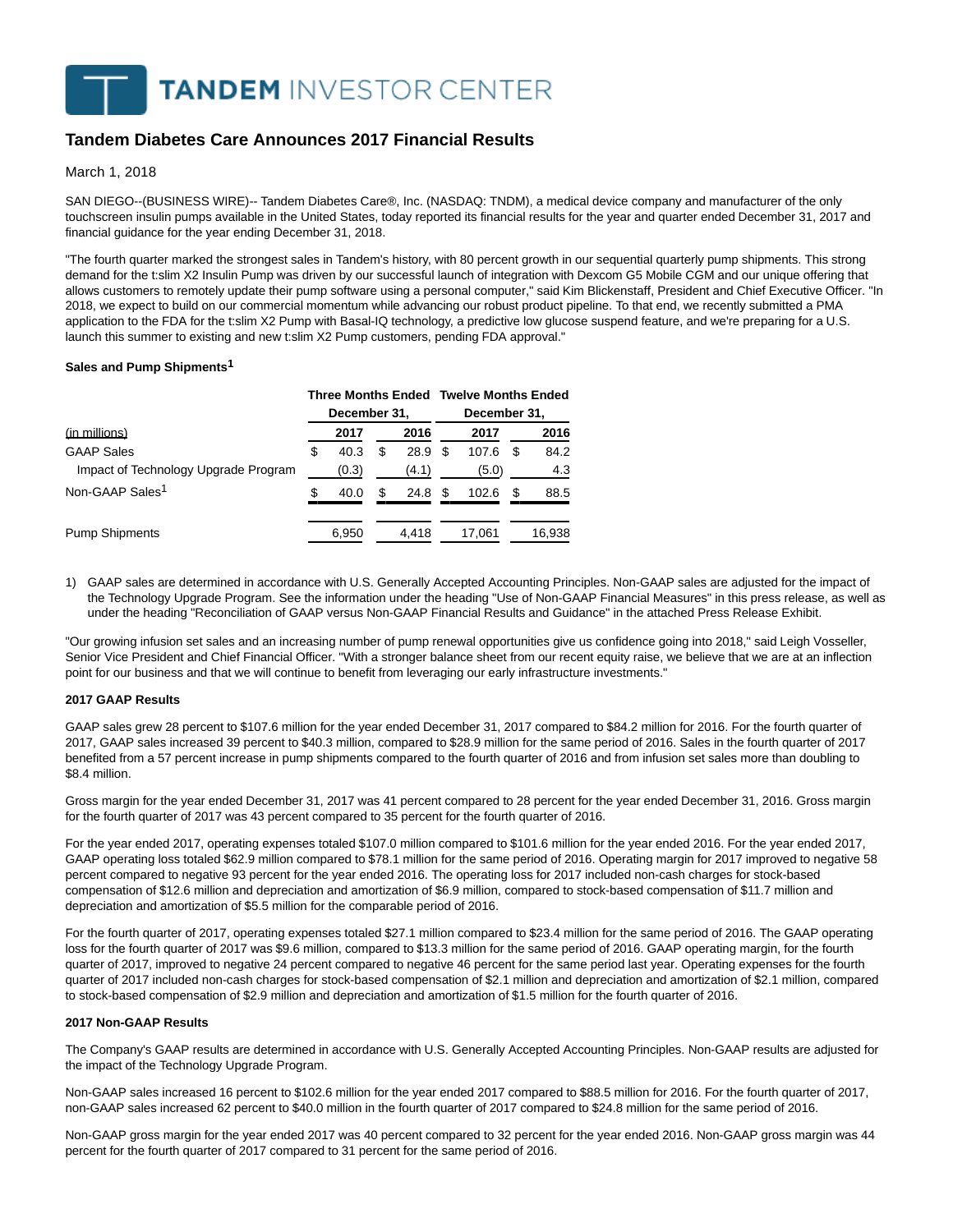For the year and quarter ended 2017, non-GAAP operating expenses were consistent with GAAP. Non-GAAP operating loss for the year ended 2017 totaled \$66.1 million compared to \$73.4 million for the year ended 2016, and non-GAAP operating margin improved to negative 64 percent compared to negative 83 percent for the same periods. Non-GAAP operating loss for the fourth quarter of 2017 was \$9.5 million, compared to \$15.7 million for the fourth quarter of 2016, and non-GAAP operating margin improved to negative 24 percent compared to negative 63 percent in the same periods.

# **Cash Balance and Liquidity**

As of December 31, 2017, the Company had \$24.2 million in cash, cash equivalents and restricted cash. This amount does not include the approximately \$64.5 million in net proceeds that the Company received from its equity offering in February 2018.

# **2018 Guidance**

For the year ending December 31, 2018, the Company is providing the following guidance on a GAAP basis:

1. Sales are estimated to be in the range of \$132 million to \$140 million

• Sales for the first quarter of 2018 are estimated to be 18 percent - 19 percent of annual sales

2. Operating margin is estimated to be in the range of negative 40 percent to negative 35 percent, which includes:

- Approximately \$4.0 million to \$5.0 million in non-cash, stock-based compensation expense
- Approximately \$7.0 million to \$8.0 million of depreciation and amortization

# **Conference Call**

The Company will hold a conference call and simultaneous webcast today at 4:30pm Eastern Time (1:30pm Pacific Time). The link to the webcast will be available by accessing the Investor Center of the Tandem Diabetes Care website a[t http://investor.tandemdiabetes.com,](http://cts.businesswire.com/ct/CT?id=smartlink&url=http%3A%2F%2Finvestor.tandemdiabetes.com&esheet=51766666&newsitemid=20180301006453&lan=en-US&anchor=http%3A%2F%2Finvestor.tandemdiabetes.com&index=1&md5=319bf2232a0ab4c649e0a70325e7e459) and will be archived for 30 days. To listen to the conference call via phone, please dial 855-427-4396 (U.S./Canada) or 484-756-4261 (International) and use the participant code "2489755."

# **Use of Non-GAAP Financial Measures**

The Company presents certain non-GAAP financial measures in this press release, including historical and projected non-GAAP sales and operating margin, to provide information that may assist investors in understanding its financial results, assessing its prospects for future performance and allowing for a meaningful comparison of projected results to historical results. The Technology Upgrade Program discussed above created unpredictable GAAP results for its duration. This was principally due to accounting complexities associated with the program that were dependent on a number of future events and variables that were initially difficult to estimate or predict.

These non-GAAP financial measures are used internally by the Company to analyze its operating performance and prospects for future performance. The principal limitation of these non-GAAP financial measures is that they do not necessarily reflect, and may not be a good estimate of, the amount that will actually be recorded in the Company's financial statements in accordance with GAAP. The non-GAAP financial information is not intended to be considered in isolation or as a substitute for, or superior to, financial information and guidance prepared and presented in accordance with GAAP. To the extent the Company utilizes such non-GAAP financial measures in the future, it expects to calculate them using a consistent method from period to period. The Company has provided a reconciliation of its GAAP financial results and guidance to its non-GAAP financial results and guidance under the heading "Reconciliation of GAAP versus Non-GAAP Financial Results and Guidance" in the attached Press Release Exhibit.

# **About Tandem Diabetes Care, Inc.**

Tandem Diabetes Care, Inc. [\(www.tandemdiabetes.com\)](http://cts.businesswire.com/ct/CT?id=smartlink&url=http%3A%2F%2Fwww.tandemdiabetes.com&esheet=51766666&newsitemid=20180301006453&lan=en-US&anchor=www.tandemdiabetes.com&index=2&md5=843d3d1ef9650eb5e4c4c88a7b9e8b04) is a medical device company dedicated to improving the lives of people with diabetes through relentless innovation and revolutionary customer experience. The Company takes an innovative, user-centric approach to the design, development and commercialization of products for people with diabetes who use insulin. Tandem manufactures and sells the t:slim X2™ Insulin Pump, the only pump capable of remote feature updates using a personal computer, now available with Dexcom G5® Mobile continuous glucose monitoring (CGM) integration, and the t:flex® Insulin Pump, the first pump designed for people with greater insulin requirements. Tandem is based in San Diego, California.

Follow Tandem Diabetes Care on Twitter @tandemdiabetes; use #tslimX2, #tflex, #tconnect, and \$TNDM. Follow Tandem Diabetes Care on Facebook a[t www.facebook.com/TandemDiabetes.](http://cts.businesswire.com/ct/CT?id=smartlink&url=http%3A%2F%2Fwww.facebook.com%2FTandemDiabetes&esheet=51766666&newsitemid=20180301006453&lan=en-US&anchor=www.facebook.com%2FTandemDiabetes&index=3&md5=383823118384ad1c2393b83e36270c43) Follow Tandem Diabetes Care on LinkedIn a[t https://www.linkedin.com/company/tandemdiabetes.](http://cts.businesswire.com/ct/CT?id=smartlink&url=https%3A%2F%2Fwww.linkedin.com%2Fcompany%2Ftandemdiabetes&esheet=51766666&newsitemid=20180301006453&lan=en-US&anchor=https%3A%2F%2Fwww.linkedin.com%2Fcompany%2Ftandemdiabetes&index=4&md5=b7e341e869e1e19752e51cf3714f566c)

Tandem Diabetes Care and t:flex are registered trademarks, and t:slim X2 is a trademark of Tandem Diabetes Care, Inc. Dexcom G5 is a registered trademark of Dexcom, Inc.

# **Forward Looking Statement**

This press release contains "forward-looking statements" within the meaning of Section 27A of the Securities Act of 1933, as amended, and Section 21E of the Securities Exchange Act of 1934, as amended, that concern matters that involve risks and uncertainties that could cause actual results to differ materially from those anticipated or projected in the forward-looking statements. These forward-looking statements include statements regarding, among other things, the Company's projected financial results, including anticipated growth in infusion set sales and the Company's ability to increase pump sales to renewal customers, the Company's plan to launch t:slim X2 with Basal-IQ technology in the summer of 2018, and the Company's ability to leverage its early infrastructure investments. The Company's actual results may differ materially from those indicated in these forward-looking statements due to numerous risks and uncertainties. For instance, the Company's ability to achieve projected financial results will be impacted by the Company's ability to obtain regulatory approval for new products and products under development and the timing of any such approvals; market acceptance of the Company's existing products and products under development by physicians and people with diabetes; the potential that newer products that compete with the Company's products, or other technological breakthroughs for the monitoring, treatment or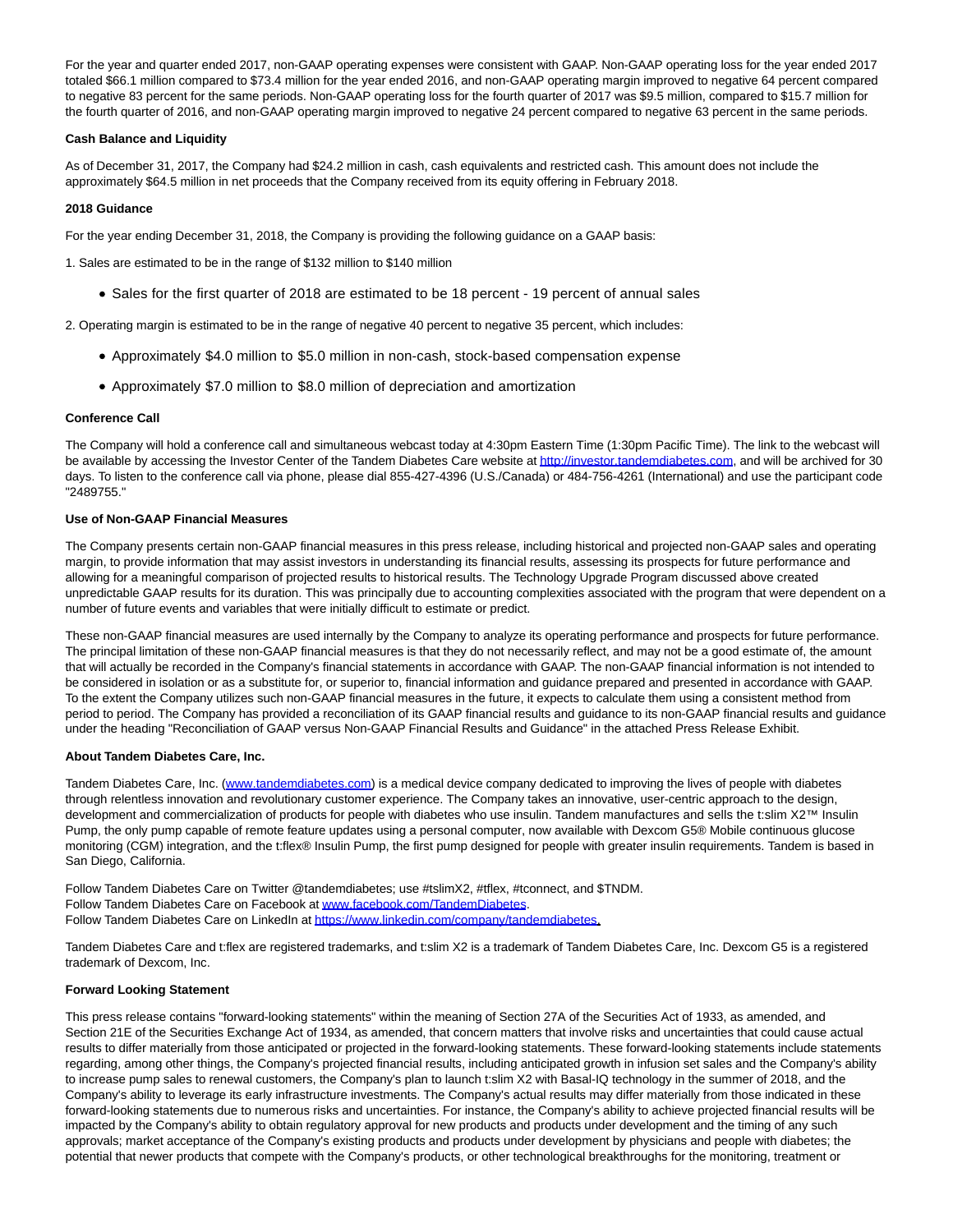prevention of diabetes, may render the Company's products obsolete or less desirable; and the potential that the process of purchasing the Company's products, including insurance verification approval for individual customers, may delay or prevent the sale of the products. Other risks and uncertainties include the Company's inability to manufacture products in commercial quantities at an acceptable cost and in accordance with quality requirements; the Company's inability to contract with additional third-party payors for reimbursement of the Company's products; uncertainty associated with the development and approval of new products generally; possible future actions of the FDA or any other regulatory body or governmental authority; and other risks identified in the Company's most recent Annual Report on Form 10-K, and other documents that the Company files with the Securities and Exchange Commission. Investors are cautioned not to place undue reliance on these forward-looking statements, which speak only as of the date of this release. Tandem undertakes no obligation to update or review any forward-looking statement in this press release because of new information, future events or other factors.

# **TANDEM DIABETES CARE, INC. GAAP CONDENSED BALANCE SHEETS (in thousands)**

|                                                                     | December 31, |           |
|---------------------------------------------------------------------|--------------|-----------|
|                                                                     | 2017         | 2016      |
| <b>Assets</b>                                                       |              |           |
| Current assets:                                                     |              |           |
| Cash and cash equivalents and short-term investments                | \$14,179     | \$53,538  |
| Restricted cash                                                     |              | 2,000     |
| Accounts receivable, net                                            | 20,793       | 11,172    |
| Inventory, net                                                      | 26,993       | 21,195    |
| Other current assets                                                | 2,191        | 4,187     |
| <b>Total current assets</b>                                         | 64,156       | 92,092    |
| Restricted cash - long-term                                         | 10,000       |           |
| Property and equipment, net                                         | 19,631       | 18,409    |
| Other long-term assets                                              | 1,559        | 1,891     |
| <b>Total assets</b>                                                 | \$95,346     | \$112,392 |
| Liabilities and stockholders' deficit                               |              |           |
| <b>Current liabilities:</b>                                         |              |           |
| Accounts payable, accrued expense, and employee-related liabilities | \$ 22,470    | \$19,325  |
| Deferred revenue                                                    | 2,526        | 5,208     |
| Other current liabilities                                           | 11,089       | 6,943     |
| <b>Total current liabilities</b>                                    | 36,085       | 31,476    |
| Notes payable-long-term                                             | 76,541       | 78,960    |
| Other long-term liabilities                                         | 11,868       | 7,883     |
| <b>Total liabilities</b>                                            | 124,494      | 118,319   |
| Total stockholders' deficit                                         | (29, 148)    | (5,927)   |
| Total liabilities and stockholders' deficit                         | \$95,346     | \$112,392 |

# **TANDEM DIABETES CARE, INC. GAAP CONDENSED STATEMENTS OF OPERATIONS**

**(in thousands, except per share data)**

|                                     |           | <b>Three Months Ended</b> | <b>Year Ended</b> |              |  |
|-------------------------------------|-----------|---------------------------|-------------------|--------------|--|
|                                     |           | December 31,              | December 31,      |              |  |
|                                     | 2017      | 2016                      | 2017              | 2016         |  |
| Sales                               | \$40.294  | 28,912<br>\$.             | \$107.601         | 84,248<br>S. |  |
| Cost of sales                       | 22,827    | 18,847                    | 63,507            | 60,656       |  |
| Gross profit                        | 17,468    | 10.065                    | 44.094            | 23,592       |  |
| Operating expenses:                 |           |                           |                   |              |  |
| Selling, general and administrative | 21,299    | 19.067                    | 86,377            | 82,834       |  |
| Research and development            | 5,751     | 4,344                     | 20,661            | 18,809       |  |
| Total operating expenses            | 27,050    | 23,411                    | 107,038           | 101,643      |  |
| Operating loss                      | (9,582)   | (13, 346)                 | (62, 944)         | (78,051)     |  |
| Total other expense, net            | (1, 815)  | (1,491)                   | (10,081)          | (5, 411)     |  |
| Loss before taxes                   | (11, 397) | (14, 837)                 | (73,025)          | (83, 462)    |  |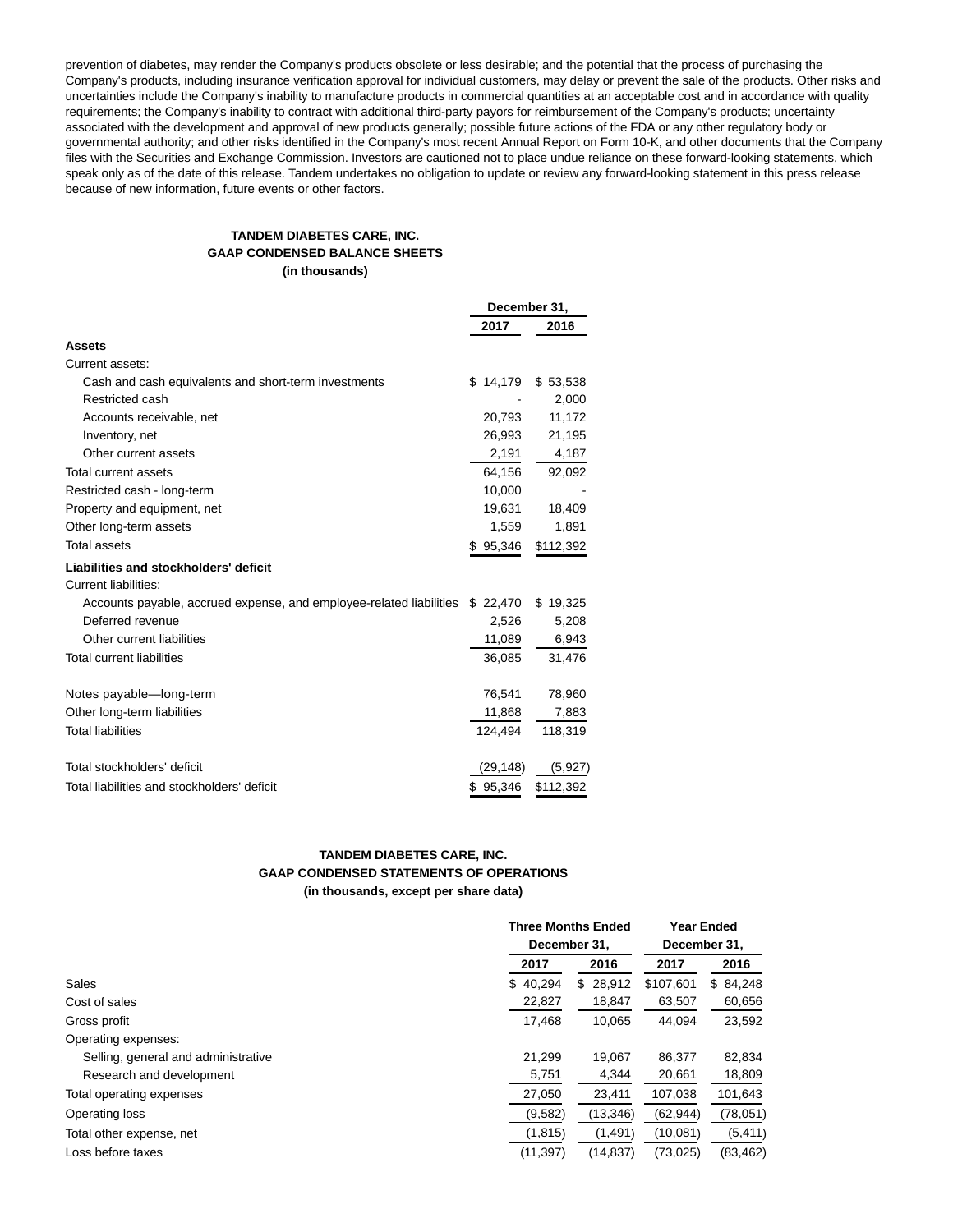| Provision for income tax expense (benefit)<br>Net loss                       | $$$ (11,405) $$$ (14,822) $$$ (73,033) $$$ (83,447) | (15)  |       | (15)                               |
|------------------------------------------------------------------------------|-----------------------------------------------------|-------|-------|------------------------------------|
| Net loss per share, basic and diluted                                        | (1.23)                                              |       |       | $(4.80)$ \$ $(12.87)$ \$ $(27.30)$ |
| Weighted average shares used to compute basic and diluted net loss per share | 9.263                                               | 3.087 | 5.677 | 3.057                              |

# **Press Release Exhibit**

# **Summary of Technology Upgrade Program and Associated Reconciliation of GAAP versus Non-GAAP Financial Results**

## **Program Overview**

In July 2016, Tandem Diabetes Care, Inc. ("Tandem" or the "Company") launched a Technology Upgrade Program under a variable pricing structure (the "Upgrade Program"), as a pathway for its t:slim® and t:slim G4™ Insulin Pump customers to experience the Company's latest technology, the t:slim X2™ Insulin Pump platform which now includes integration with Dexcom G5® Mobile continuous glucose monitoring (CGM) integration. The Company began shipping the t:slim X2 Insulin Pump in October 2016 and is no longer offering the t:slim® Insulin Pump to new customers. In August 2017, the Company commenced commercial sales of the t:slim X2 Pump with DexCom G5 Mobile CGM integration ("t:slim X2 with G5") and discontinued new sales of the t:slim G4 Pump. The Upgrade Program expired September 30, 2017.

## **Accounting Treatment Overview**

Pursuant to applicable GAAP revenue recognition standards, revenue is recognized when the product is delivered or when an obligation is fulfilled, among other requirements. Under the Upgrade Program, eligible customers were provided the opportunity to receive, at a future date, a t:slim X2 Insulin Pump, or as of August 2017, a t:slim X2 with G5. This created potential future obligations for the Company that prevented the full recognition of revenue and cost of sales at the time of the customer's initial purchase of an insulin pump, which resulted in a deferral of revenue and cost of sales on the Company's financial statements. The deferrals are recognized when the obligation for such upgrades and services are fulfilled or when the Upgrade Program expires. Any fees received by the Company under the Upgrade Program and the Company's cost of fulfilling the associated obligation are also recognized at that time.

# **Reconciliation of GAAP versus Non-GAAP Financial Results and Guidance**

Due to this high degree of accounting complexity, the Upgrade Program created unpredictable GAAP results for its duration. To aid investors in better understanding the Company's performance and minimize potential confusion when comparing its current results to historical results and expected future results, the Company has provided non-GAAP financial information in the accompanying press release, in addition to providing GAAP financial information. In the following tables, the Company has provided a reconciliation of its GAAP financial results and guidance to its non-GAAP financial results and guidance, which illustrates the impact of the Upgrade Program.

For the three months and twelve months ended December 31, 2017 respectively, the impact of the Technology Upgrade Program was as follows:

| (in millions)       | <b>GAAP</b><br><b>Financial</b><br><b>Results</b> |       | Deferrals at<br>Initial Sale <sup>1</sup> |   | <b>Recognition of</b> | Deferrals <sup>2</sup>   | Upgrade<br>Fulfillments <sup>3</sup> | <b>Non-GAAP</b><br><b>Financial Results</b> |
|---------------------|---------------------------------------------------|-------|-------------------------------------------|---|-----------------------|--------------------------|--------------------------------------|---------------------------------------------|
| Sales               | \$                                                | 40.3  | \$                                        | ۰ | \$                    | (0.1)                    | \$<br>(0.2)                          | \$<br>40.0                                  |
| Cost of sales       |                                                   | 22.8  |                                           | - |                       | $\overline{\phantom{0}}$ | (0.4)                                | \$<br>22.4                                  |
| Gross profit (loss) | \$                                                | 17.5  | \$                                        | ٠ | \$                    | (0.1)                    | \$<br>0.2                            | \$<br>17.6                                  |
| Gross margin %      |                                                   | 43%   |                                           |   |                       |                          |                                      | 44%                                         |
| Operating loss      | \$                                                | (9.6) | \$                                        |   | \$                    | (0.1)                    | \$<br>0.2                            | \$<br>(9.5)                                 |
| Operating margin %  |                                                   | (24)% |                                           |   |                       |                          |                                      | (24)%                                       |

#### **Impact of Technology Upgrade Program** (three months ended December 31, 2017)

\* Table may not foot due to rounding

|                     | Impact of Technology Upgrade Program (twelve months ended December 31, 2017) |        |    |     |                                           |       |                                                 |       |                                      |        |  |                                             |  |
|---------------------|------------------------------------------------------------------------------|--------|----|-----|-------------------------------------------|-------|-------------------------------------------------|-------|--------------------------------------|--------|--|---------------------------------------------|--|
| (in millions)       | <b>GAAP</b><br><b>Financial</b><br><b>Results</b>                            |        |    |     | Deferrals at<br>Initial Sale <sup>1</sup> |       | <b>Recognition of</b><br>Deferrals <sup>2</sup> |       | Upgrade<br>Fulfillments <sup>3</sup> |        |  | <b>Non-GAAP</b><br><b>Financial Results</b> |  |
| Sales               | \$                                                                           | 107.6  | \$ | 0.2 | \$                                        | (4.6) | \$                                              | (0.6) | \$                                   | 102.6  |  |                                             |  |
| Cost of sales       |                                                                              | 63.5   | \$ |     | \$                                        | (0.8) | \$                                              | (1.1) | \$                                   | 61.6   |  |                                             |  |
| Gross profit (loss) | \$                                                                           | 44.1   | \$ | 0.2 | \$                                        | (3.8) | \$                                              | 0.5   | \$                                   | 41.0   |  |                                             |  |
| Gross margin %      |                                                                              | 41%    |    |     |                                           |       |                                                 |       |                                      | 40%    |  |                                             |  |
| Operating loss      | \$                                                                           | (62.9) | \$ | 0.2 | \$                                        | (3.8) | \$                                              | 0.5   | S                                    | (66.1) |  |                                             |  |
| Operating margin %  |                                                                              | (58)%  |    |     |                                           |       |                                                 |       |                                      | (64)%  |  |                                             |  |

\* Table may not foot due to rounding

For the three months and twelve months ended December 31, 2016 respectively, the impact of the Technology Upgrade Program was as follows: